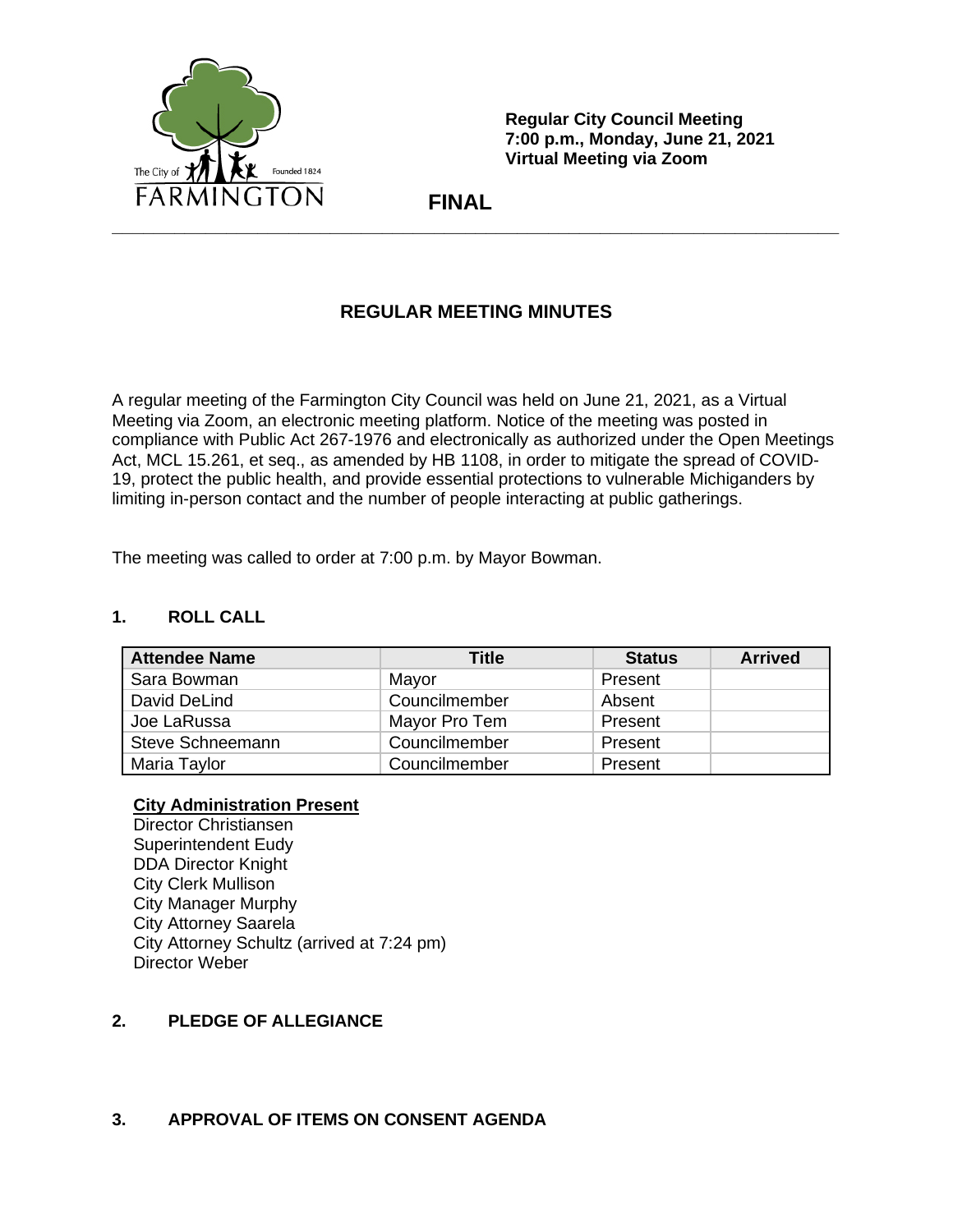- **A. Accept City of Farmington Board and Commission Minutes**
- **B. City of Farmington Minutes**
	- **a. April 26, 2021 Budget**
	- **b. May 17, 2021 Special**
	- **c. May 17, 2021 Regular**
	- **d. May 26, 2021 Special Joint**
	- **e. June 7, 2021 Special**
	- **f. June 7, 2021 Regular**
- **C. Farmington Monthly Payments Report**
- **D. Farmington Public Safety Monthly Report**

**Move to approve the consent agenda as presented.\*\***

| <b>RESULT:</b>   | <b>APPROVED AS PRESENTED [UNANIMOUS]</b> |
|------------------|------------------------------------------|
| <b>MOVER:</b>    | LaRussa, Mayor ProTem                    |
| <b>SECONDER:</b> | Taylor, Councilmember                    |
| AYES:            | Bowman, LaRussa, Schneemann, Taylor      |
| <b>ABSENT:</b>   | DeLind                                   |

## **4. APPROVAL OF REGULAR AGENDA**

**Move to approve the regular agenda as presented.\*\***

| <b>RESULT:</b>   | <b>APPROVED AS PRESENTED [UNANIMOUS]</b> |
|------------------|------------------------------------------|
| <b>MOVER:</b>    | LaRussa, Mayor Pro Tem                   |
| <b>SECONDER:</b> | Taylor, Councilmember                    |
| AYES:            | LaRussa, Schneemann, Taylor, Bowman      |
| <b>ABSENT:</b>   | DeLind                                   |

## **5. PUBLIC COMMENT**

Brian Golden shared a video about Art on the Grand 2021.

## **6. PRESENTATIONS AND PUBLIC HEARINGS**

## **A. Public Hearing – Fiscal Year 2021-22 Budget and Millage Rates**

City Manager Murphy provided highlights of the budget and noted changes.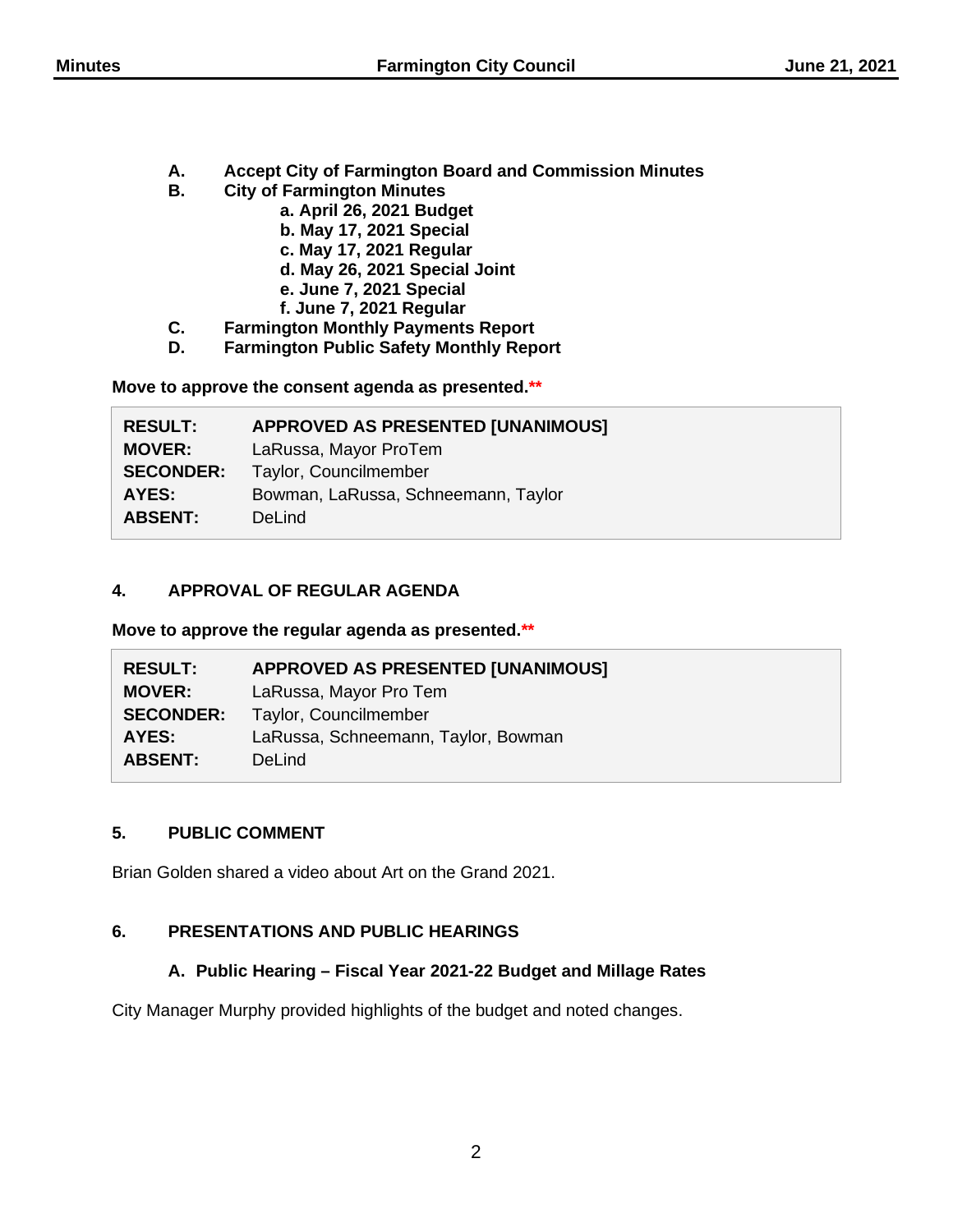**Move to enter a Public Hearing for the purpose of considering Fiscal Year 2021-22 Budget and Millage Rates.\*\***

| <b>RESULT:</b>   | <b>APPROVED [UNANIMOUS]</b>         |
|------------------|-------------------------------------|
| <b>MOVER:</b>    | Schneemann, Councilmember           |
| <b>SECONDER:</b> | Taylor, Councilmember               |
| AYES:            | LaRussa, Schneemann, Taylor, Bowman |
| <b>ABSENT:</b>   | DeLind                              |

#### **Public hearing was opened at 7:09 pm. No public comment was heard.**

**Public hearing was closed at 7:12 pm.**

## **7. NEW BUSINESS**

### **A. Consideration to accept Construction Estimate No. 12 for the 2018 Farmington Roads Maintenance & Rehabilitation**

Superintendent Eudy explained that Hartwell Cement Company has completed work on multiple streets within the City. He recommended payment for work done this period.

In response to a question by Schneemann, Eudy discussed any surprises or concerns about the listed projects.

**Move to approve construction estimate and payment of No. 12 for Smithfield Street, Farmington Road & City Hall and concrete patching under the 2018 Farmington Roads Maintenance & Rehabilitation Contract with Hartwell Cement Company.\*\***

| <b>RESULT:</b>   | <b>APPROVED AS PRESENTED [UNANIMOUS]</b> |
|------------------|------------------------------------------|
| <b>MOVER:</b>    | Taylor, Councilmember                    |
| <b>SECONDER:</b> | Schneemann, Councilmember                |
| AYES:            | Schneemann, Taylor, Bowman, LaRussa      |
| <b>ABSENT:</b>   | DeLind                                   |
|                  |                                          |

#### **B. Consideration to approve payment to Oakland County Water Resource Commissioner Office (OCWRC) for the reconditioning of Pump #6**

Eudy recommended approval of payment to Oakland County Treasurers Office for the reconditioning of Pump #6 at the 9 Mile Retention facility in the amount of \$17,897.59, which includes expenses from Detroit Pump and OCWRC labor & equipment.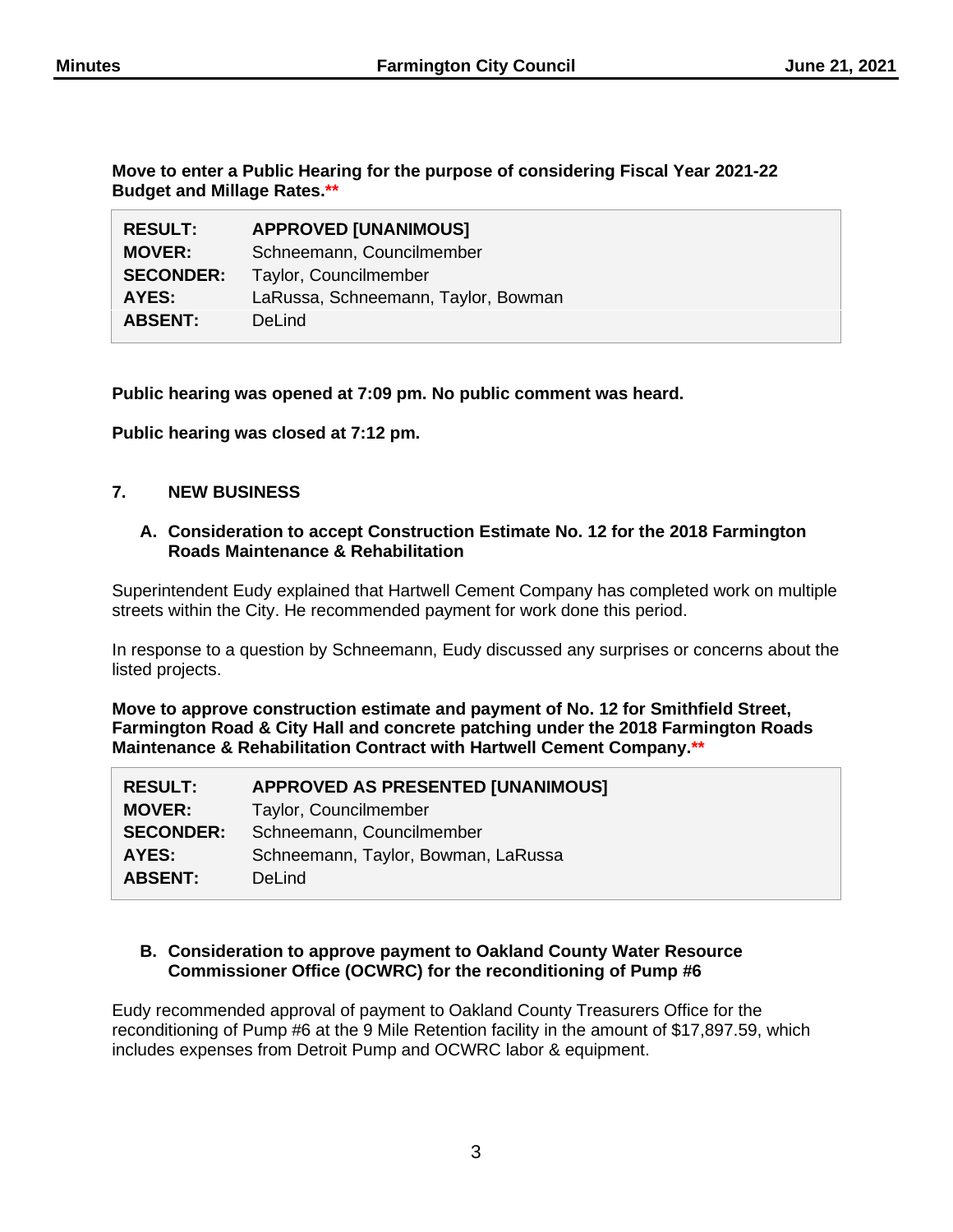**Move to authorize payment to Oakland County Water Resource Commissioner Office (OCWRC) for the reconditioning of Pump #6.\*\***

| <b>RESULT:</b>   | <b>APPROVED AS PRESENTED [UNANIMOUS]</b> |
|------------------|------------------------------------------|
| <b>MOVER:</b>    | LaRussa, Mayor Pro Tem                   |
| <b>SECONDER:</b> | Taylor, Councilmember                    |
| AYES:            | Taylor, Bowman, LaRussa, Schneemann      |
| <b>ABSENT:</b>   | <b>DeLind</b>                            |

### **C. Consideration to approve payment to Oakland County Water Resource Commissioner Office (OCWRC) for the replacement of the 9 Mile Retention wet well exhaust fan/blower housing**

Eudy requested payment of \$21,501.59 to OCWRC for the replacement of the 9 Mile Retention Exhaust Fan/Blower Housing Replacement. He explained that the first contractor could not complete the job and that OCWRC had to contract the second bidder, who subsequently completed the work.

#### **Move to approve payment to Oakland County Water Resource Commissioner Office (OCWRC) for the replacement of the 9 Mile Retention wet well exhaust fan/blower housing.\*\***

| <b>RESULT:</b>   | <b>APPROVED AS PRESENTED [UNANIMOUS]</b> |
|------------------|------------------------------------------|
| <b>MOVER:</b>    | Schneemann, Councilmember                |
| <b>SECONDER:</b> | LaRussa, Mayor Pro Tem                   |
| AYES:            | Bowman, LaRussa, Schneemann. Taylor      |
| <b>ABSENT:</b>   | <b>DeLind</b>                            |

## **D. Principal Shopping District Renewal**

Knight presented the recommendations of the PSD Study Group including a renewal of the Special Assessment.

**Move to approve Resolution #2 determining the necessity of the assessment and scheduling the public hearing for July 19, 2021 regarding advisability of proceeding to establish the SAD (Principal Shopping District). \*\***

| <b>RESULT:</b>   | <b>APPROVED AS PRESENTED [UNANIMOUS]</b> |
|------------------|------------------------------------------|
| <b>MOVER:</b>    | LaRussa, Mayor Pro Tem                   |
| <b>SECONDER:</b> | Taylor, Councilmember                    |
| AYES:            | LaRussa, Schneemann, Taylor, Bowman      |
| <b>ABSENT:</b>   | DeLind                                   |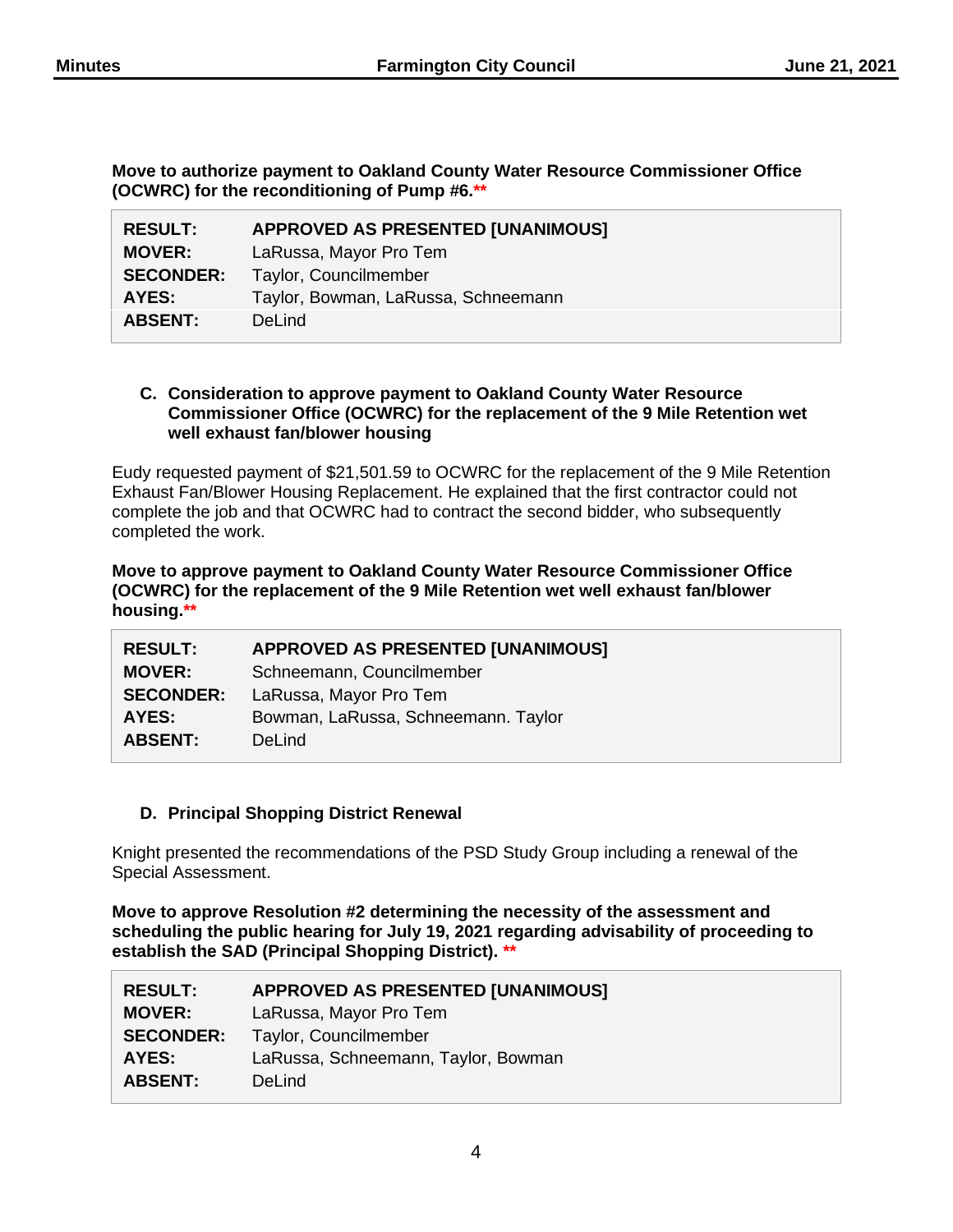#### **E. Consideration to adopt Downtown Development Authority's Fiscal Year 2021-22 Budget and establish 2021 Principal Shopping District Special Assessment**

DDA Executive Director Kate Knight presented highlights from the final proposed DDA budget which included projects to be funded and projected tax revenue.

**Move to approve resolution to adopt the Fiscal Year 2021-22 Budget and establish 2021-22 Principal Shopping District Special Assessment.\*\***

| <b>RESULT:</b>   | <b>APPROVED AS PRESENTED [UNANIMOUS]</b> |
|------------------|------------------------------------------|
| <b>MOVER:</b>    | LaRussa, Mayor Pro Tem                   |
| <b>SECONDER:</b> | Taylor, Councilmember                    |
| AYES:            | LaRussa, Schneemann, Taylor, Bowman      |
| <b>ABSENT:</b>   | DeLind                                   |

### **F. Consideration to amend Fiscal Year 2020-21 Downtown Development Authority Budget**

Knight requested that the DDA 2020-21 Budget be amended to reflect the realities of operation through a pandemic year.

LaRussa asked about which outdoor furnishings actually helped the business owners make it through the pandemic. Knight summarized how the DDA was able to assist businesses to move into outdoor sites with equipment and policy changes. He asked if there would be any challenges in storing and using these items in future. Knight said some are still being used and some are being stored by business owners.

**Move to amend the DDA 2020/21 Budget, as shown in the projected column of the attached report.\*\***

| <b>RESULT:</b>   | <b>APPROVED AS PRESENTED [UNANIMOUS]</b> |
|------------------|------------------------------------------|
| <b>MOVER:</b>    | Taylor, Councilmember                    |
| <b>SECONDER:</b> | LaRussa, Mayor ProTem                    |
| AYES:            | Schneemann, Taylor, Bowman, LaRussa      |
| <b>ABSENT:</b>   | DeLind                                   |

## **G. Consideration to adopt Fiscal Year 2021-22 47th District Court, Brownfield Redevelopment Authority, Corridor Improvement Authority and Joint Agency Budgets**

Murphy requested adoption of separate budgets for the 47th District Court, the Brownfield Redevelopment Authority, the Corridor Improvement Authority, and the Joint Agency budgets.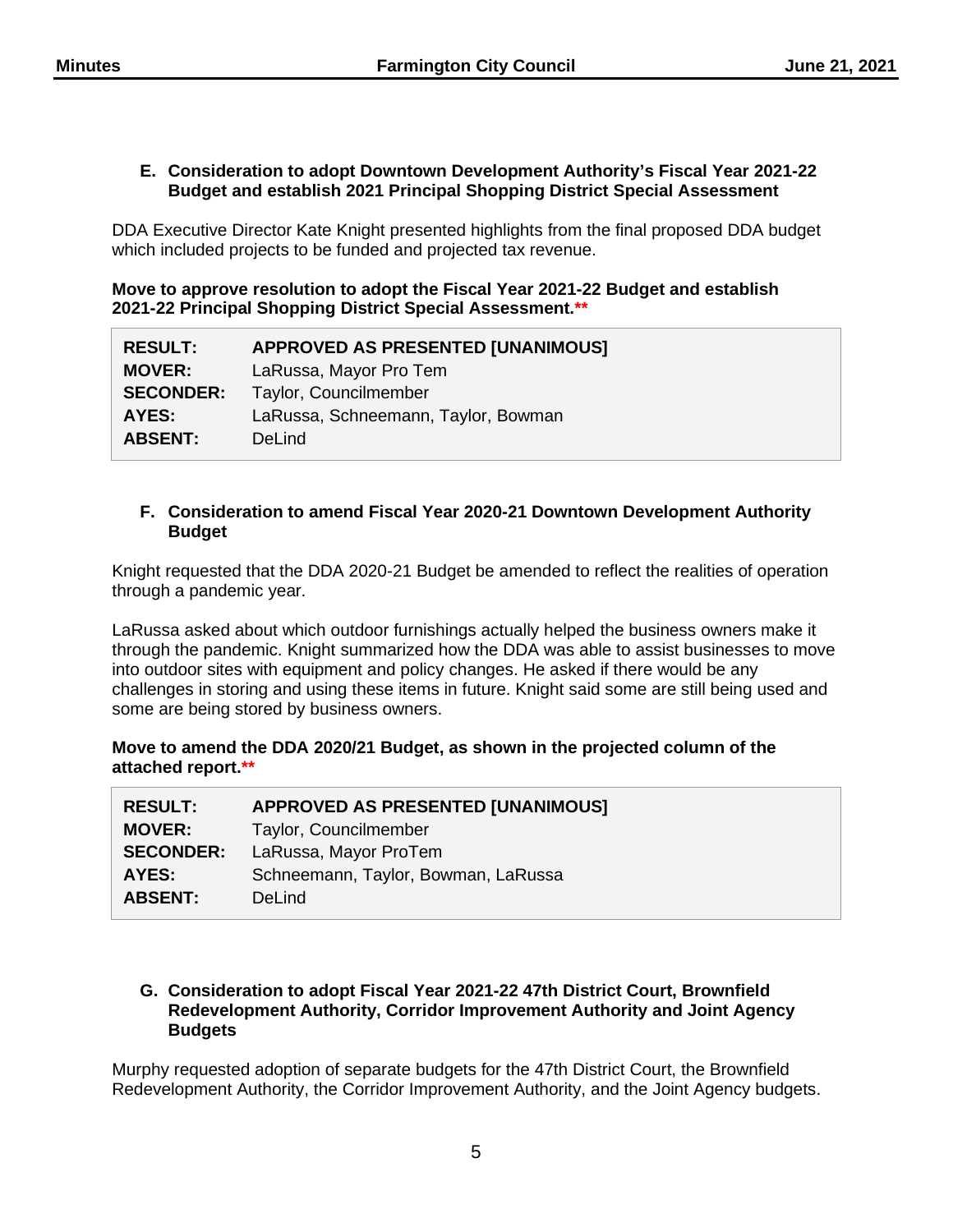**Move to adopt Fiscal Year 2021-22 Budget Resolution for the 47th District Court, Brownfield Redevelopment Authority, Corridor Improvement Authority and Joint Agency Budgets.\*\***

| <b>RESULT:</b>   | <b>APPROVED AS PRESENTED [UNANIMOUS]</b> |
|------------------|------------------------------------------|
| <b>MOVER:</b>    | LaRussa, Mayor Pro Tem                   |
| <b>SECONDER:</b> | Taylor, Councilmember                    |
| AYES:            | Taylor, Bowman, LaRussa, Schneemann      |
| <b>ABSENT:</b>   | <b>DeLind</b>                            |

### **H. Consideration to adopt resolution to amend Residential Refuse/Recycling User Charge**

Murphy summarized amendments to the Residential Refuse/Recycling User Charge which would become effective July 1, 2021.

Schneemann suggested that RRRASOC redouble their efforts to try to educate the public about what belongs in a recycle bin and what does not. LaRussa questioned whether a condominium association discussed earlier should be included, and Murphy replied that most of the residents of that association live within the Farmington Hills border.

## **Move to adopt resolution to amend Residential Refuse/Recycling User Charge effective July 1, 2021.\*\***

| <b>RESULT:</b>   | <b>APPROVED AS PRESENTED [UNANIMOUS]</b> |
|------------------|------------------------------------------|
| <b>MOVER:</b>    | Taylor, Councilmember                    |
| <b>SECONDER:</b> | LaRussa, Mayor Pro Tem                   |
| AYES:            | Bowman, LaRussa, Schneemann, Taylor      |
| <b>ABSENT:</b>   | DeLind                                   |
|                  |                                          |

## **I. Consideration to adopt resolution to amend Water and Sewer Rates, effective July 1, 2021**

Murphy requested approval for the amendment of Water and Sewer rates in order to provide funding for Water and Sewer line repairs and replacements. Schneemann asked whether the 1% increase would be going directly into the Water and Sewer Fund. Director Weber estimated that \$50,000 would be added to the fund in this manner.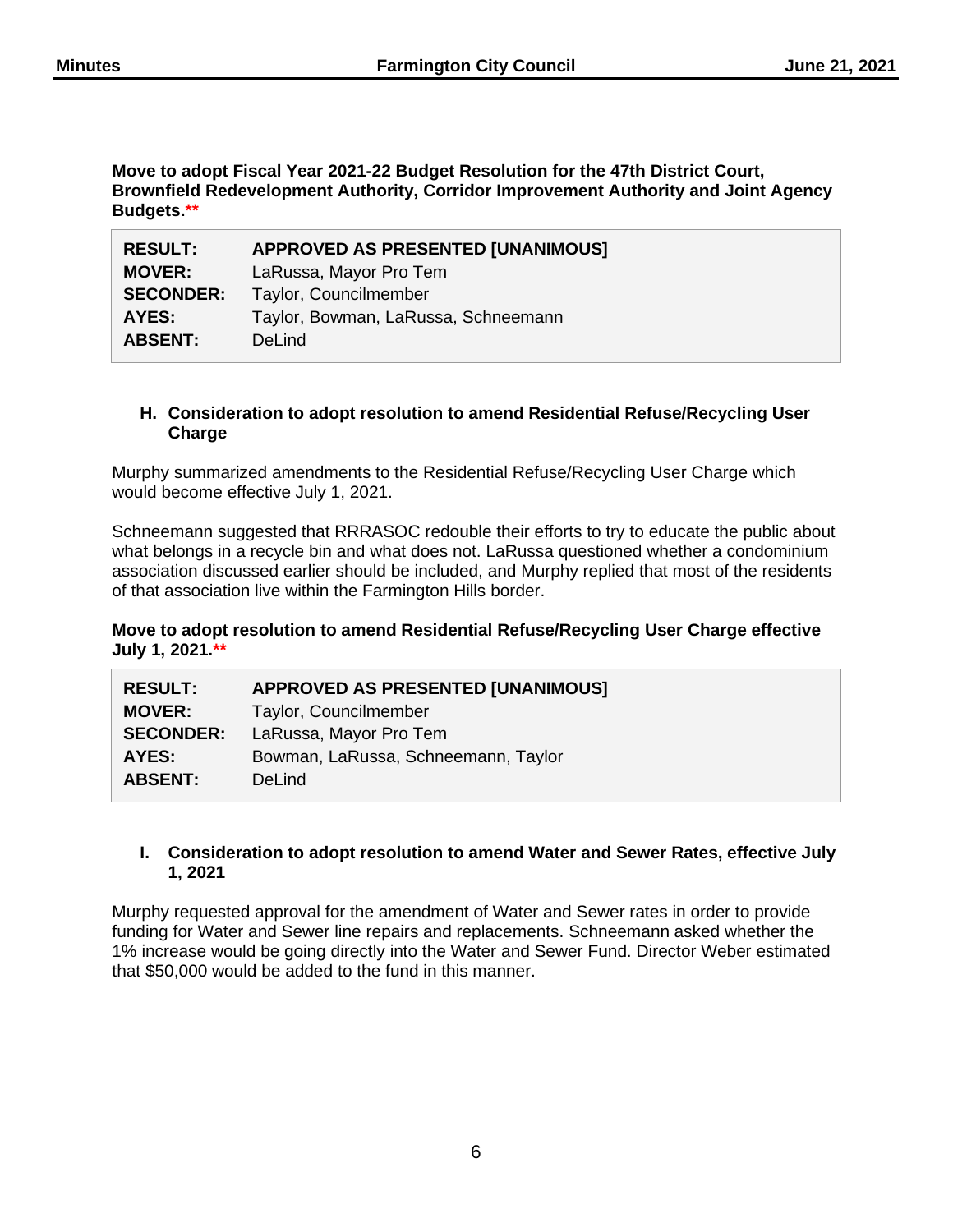**Move to adopt a resolution amending Chapter 11 of the City Fee Schedule, as presented, which amends the water and sewer rates, effective July 1, 2021.\*\***

| <b>APPROVED AS PRESENTED [UNANIMOUS]</b> |
|------------------------------------------|
| Schneemann, Councilmember                |
| LaRussa, Mayor Pro Tem                   |
| LaRussa, Schneemann, Taylor, Bowman      |
| DeLind                                   |
|                                          |

## **J. Consideration to amend Employee Administrative Manual and Non-union Pay Plan**

Murphy recommended that Council amend the employee administrative manual and non-union pay plan, effective July 1, 2021, including a 3.25% increase to the pay plan and the City Manager's contract and maintaining employer contributions for medical and prescription coverage. The amendment would also increase employee contribution to the MERS and ICMA Defined Benefit Pension systems.

**Move to adopt resolution amending employee administrative manual and non-union pay plan, effective July 1, 2021.\*\***

| <b>RESULT:</b>   | <b>APPROVED AS PRESENTED [UNANIMOUS]</b> |
|------------------|------------------------------------------|
| <b>MOVER:</b>    | Taylor, Councilmember                    |
| <b>SECONDER:</b> | Schneemann, Councilmember                |
| AYES:            | LaRussa, Schneemann, Taylor, Bowman      |
| <b>ABSENT:</b>   | DeLind                                   |

## **K. Consideration to amend Fiscal Year 2020-21 Budget**

Murphy requested consideration for a year-end amendment based on estimates provided by departments during the budget process. It includes any construction fund carryovers from the preceding year, one-time items that were discussed during the budget presentation, and refining original budget estimates.

Discussion ensued about Downtown Development Authority and Grand River Corridor Improvement Authority fund capture.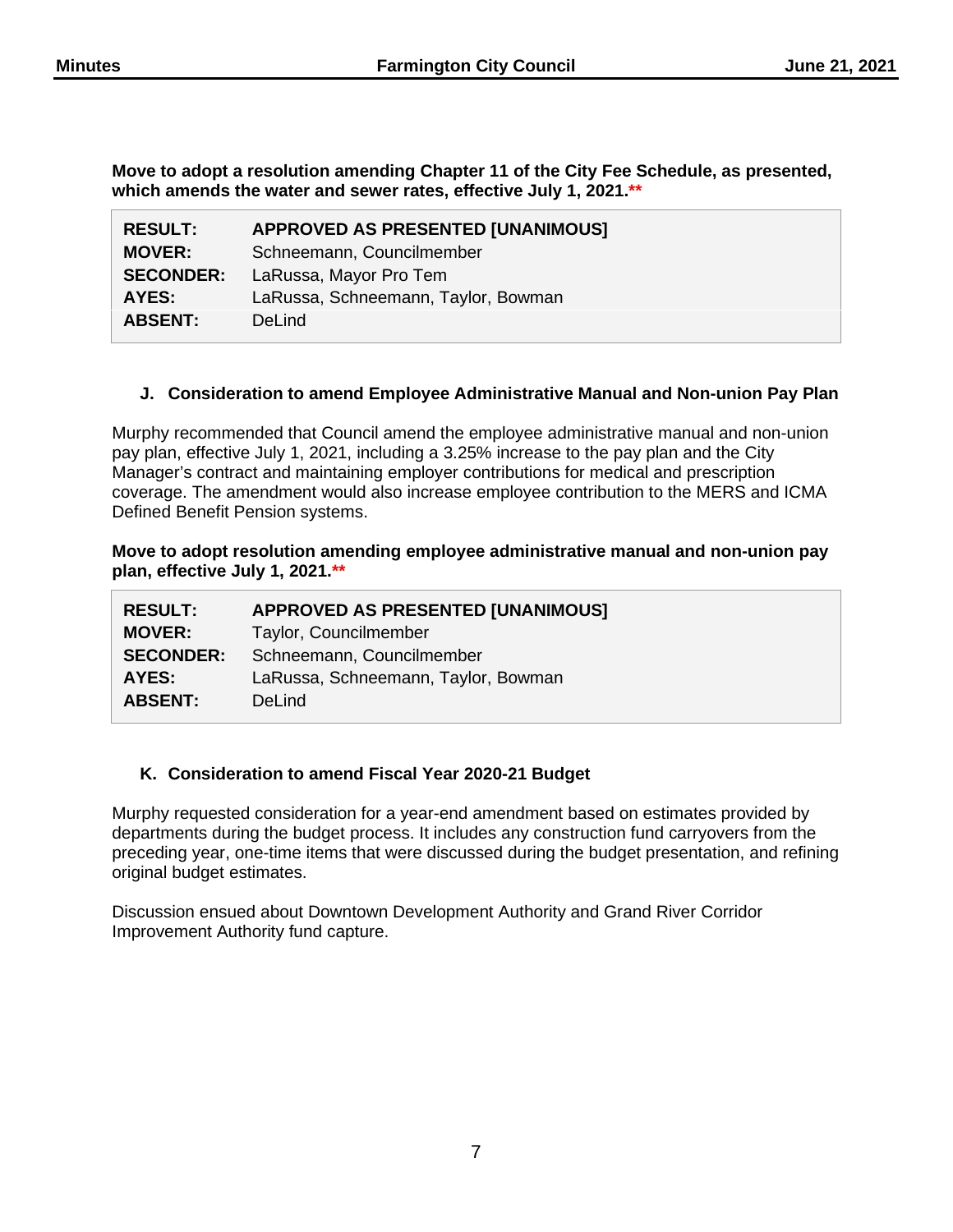| Move to adopt resolution amending Fiscal Year 2020-21 Budget.** |  |  |  |  |  |
|-----------------------------------------------------------------|--|--|--|--|--|
|-----------------------------------------------------------------|--|--|--|--|--|

| <b>RESULT:</b>   | <b>APPROVED AS PRESENTED [UNANIMOUS]</b> |
|------------------|------------------------------------------|
| <b>MOVER:</b>    | LaRussa, Mayor Pro Tem                   |
| <b>SECONDER:</b> | Taylor, Councilmember                    |
| AYES:            | Schneemann, Taylor, Bowman, LaRussa      |
| <b>ABSENT:</b>   | <b>DeLind</b>                            |

## **L. Consideration to adopt Fiscal Year 2021-22 Budget and establish millage rates**

Murphy requested approval for the Fiscal Year 2021-22 Budget following submittal to Council at the April 19, 2021 meeting as required by the City Charter. Three changes were subsequently changed: the amount for the Mansion best and highest use study was reduced; the Capital Improvement Millage Fund was increased for already-approved projects at Drake Park and Flanders Park; and Oakland Street Reconstruction & Water Main Replacement Project capital outlay expenditures were increased. Murphy recommended an increase in both State-shared revenue by \$50,000 and Permits and Licenses by \$50,000 as new information was received since the initial budget was proposed.

Council and Administration discussed projected revenue and expenditures, the potential Maxfield Training Center (MTC) sale, professional development costs, Liberty Hill revenue, possible cuts, and a facilities survey of City Hall. Council requested more frequent updates from Administration regarding the progress of the purchase agreement for the MTC.

Bowman thanked administration for all of their hard work on the extensive annual task of budgeting, and noted that the proposed budget provides for adjustments that can be made throughout the year.

#### **Move to adopt resolution regarding Fiscal Year 2021-22 Budget and Millage Rates.\*\***

| <b>RESULT:</b>   | <b>APPROVED AS PRESENTED [UNANIMOUS]</b> |
|------------------|------------------------------------------|
| <b>MOVER:</b>    | LaRussa, Mayor Pro Tem                   |
| <b>SECONDER:</b> | Taylor, Councilmember                    |
| AYES:            | Taylor, Bowman, LaRussa, Schneemann      |
| <b>ABSENT:</b>   | DeLind                                   |

## **8. PUBLIC COMMENT**

Brian Golden, President of Friends of the Warner Mansion, apprised the public of events such as a quilting class and an historical fashion show happening on the grounds of the Governor Warner Mansion this season.